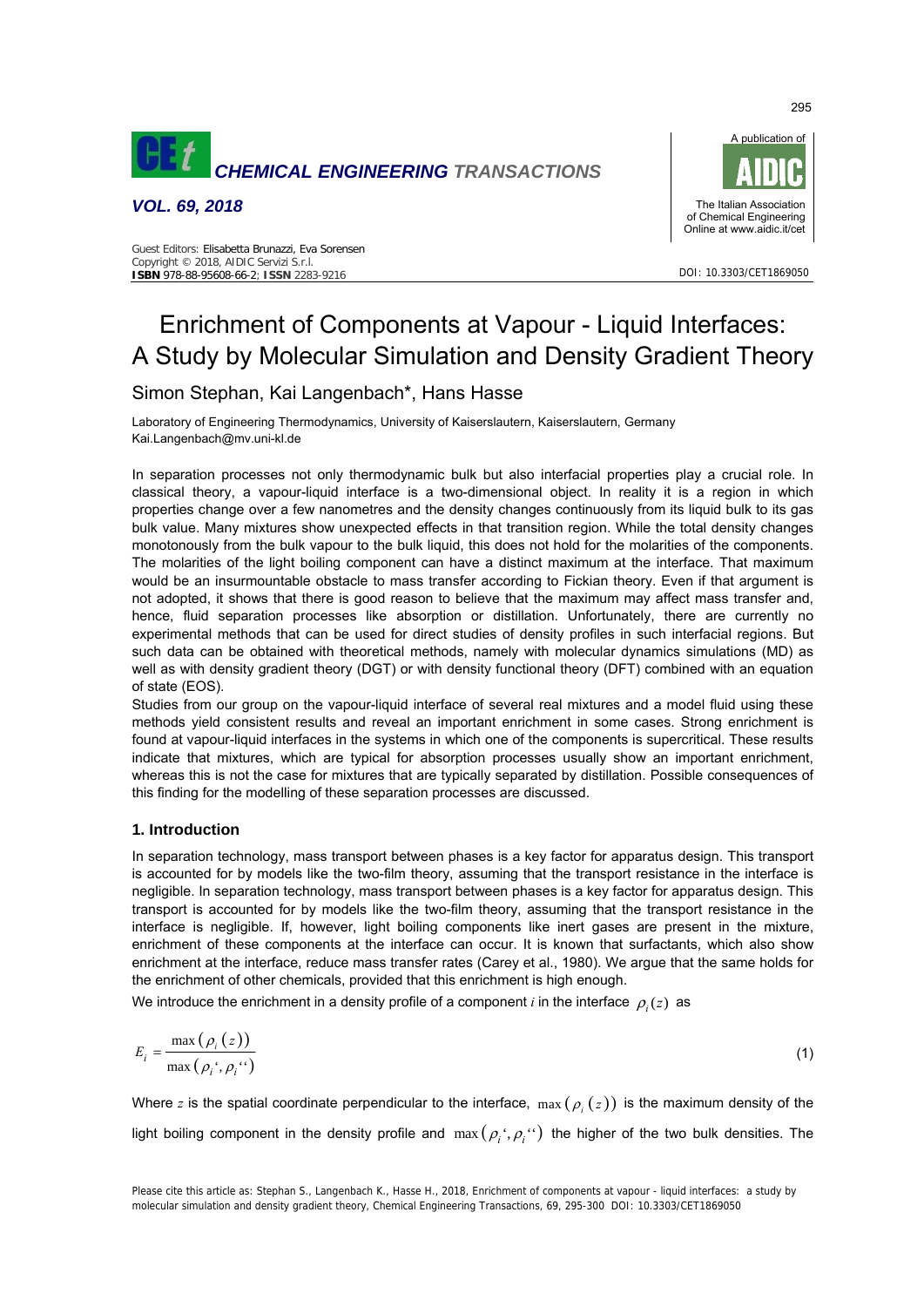enrichment at the interface cannot be studied directly in experiments and therefore theoretical methods must be employed to study it.

In the present work, the enrichment at fluid interfaces is studied by molecular simulations and density gradient theory for two real mixtures and a model fluid mixture:

- a) toluene + carbon dioxide
- b) ethanol + carbon dioxide

c) binary mixture of Lennard-Jones truncated and shifted (LJTS) fluids.

Molecular simulations and density gradient theory have been applied before for studies of the enrichment, e.g. (Becker et al., 2016, Werth et al., 2016, Lee et al., 1984, Lee et al., 1985, Protsenko et al., 2016a, Protsenko et al., 2016b, Mejia et al., 2005, Baidakov et al., 2008, Miqueu et al., 2005, Miqueu et al., 2011, Eckelsbach and Vrabec, 2015).

For describing the real fluids in the molecular simulations, force fields from previous work of our group are used (Merker et al., 2010, Huang et al., 2011, Schnabel et al., 2005). In the density gradient theory approach the Perturbed-Chain Statistical Associating Fluid Theory (PC-SAFT) equation of state (Gross and Sadowski, 2001) is used to model the real fluids and the PeTS (Perturbed truncated and shifted) equation of state is used for describing the LJTS fluid (Heier et al., 2018). The LJTS fluid is one of the computationally cheapest fluid models that reasonably captures the physical behaviour of pure fluids, e.g. (Vrabec et al., 2006). The results from molecular simulations and density gradient theory are consistent for all studied mixtures. They show that enrichment is always observed for the light-boiling component but not for the heavy-boiling component. The enrichment depends on the type of mixture and the composition.

#### **2. Methods**

## **2.1 Molecular Simulation**

Molecular dynamics simulations (MD) of equilibrated systems in which a vapour and a liquid phase are in direct contact are carried out in the *NVT* ensemble with *N* = 16,000 particles. The *ls*1mardyn code (Niethammer et al., 2014) is used for the simulations, where the equations of motion are solved with the leapfrog integrator with a time step of 1 fs. After an equilibration of at least 500,000 time steps production runs for at least 2,500,000 time steps. Periodic boundary conditions are used. The simulation box contains a liquid slab in the middle surrounded by two vapour phases on either sides. The temperature is kept constant by velocity-scaling. The numbers of particles of the two components are chosen in such a way that mole fraction of the light boiling component in the liquid phase varies between about  $x_2 = 0.05$  and  $x_2 = 0.85$  to investigate the composition dependence of the enrichment. The cut-off radius is 17.5 Å for the real fluids in a) and b), while it is 2.5  $\sigma$  for the LJTS fluids in c).

The molecular models employed in this study consist of Lennard-Jones sites (describing the dispersion and repulsion between the particles) and eventually point multipoles (describing the polarity of the molecule and hydrogen bonding between molecules). Unlike electrostatic interactions, e.g. between charges and quadrupoles, are treated in a physically straightforward way, using the laws of electrostatics. The molecular model of ethanol, carbon dioxide, and toluene are taken from (Schnabel et al., 2005, Merker et al., 2010), and (Huang et al., 2011).

The size parameters of the two components in the LJTS model mixture are the same, i.e.  $\sigma_{11} = \sigma_{22}$ , the ratio of the energy parameters is  $\varepsilon_{22}/\varepsilon_{11}$  = 0.5, so that component 2 is the light boiling component. The cut-off radius of the LJTS fluids is  $r_c = 2.5 \sigma$ . For the representation of the results for the LJTS fluids dimensionless properties are used that are based on the size parameter *σ* and the energy parameter *ε* of the model (Allen and Tildesley, 1987).

For modelling interactions between unlike Lennard-Jones sites, the modified Lorentz-Berthelot combining rules are used:

$$
\sigma_{ij} = \frac{\sigma_{ii} + \sigma_{jj}}{2} \tag{2}
$$

$$
\varepsilon_{ij} = \xi_{ij} \sqrt{\varepsilon_{ii} \varepsilon_{jj}}
$$
 (3)

296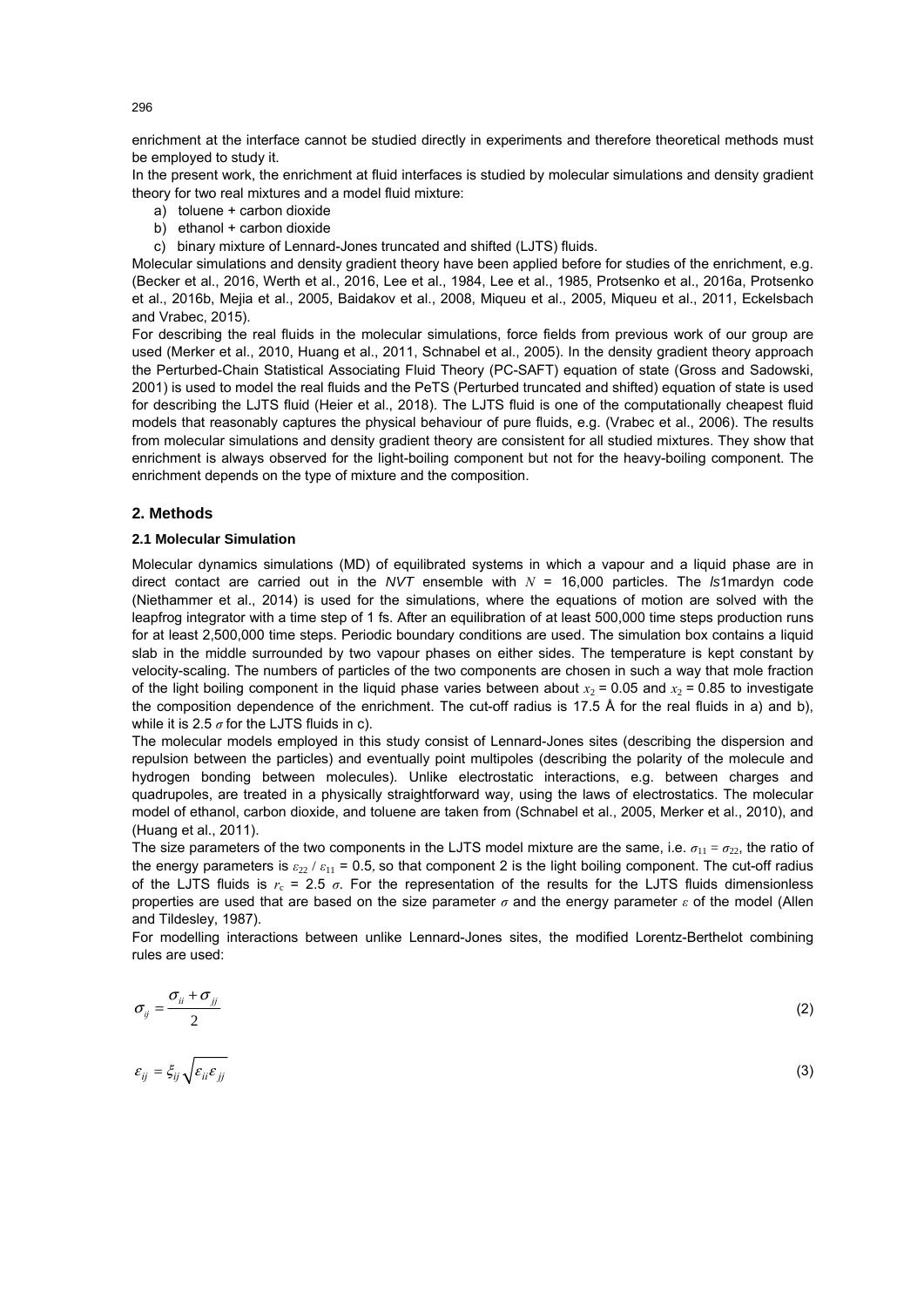The state-independent binary interaction parameter  $\xi_{ii}$  is adjusted to a single experimental vapour pressure for the systems a) and b) resulting in  $\xi_{EtoH-CO_2}$  = 1.08 (Werth et al., 2016) and  $\xi_{\text{tolouene-CO}_2}$  = 0.95 (Becker et al., 2016). The binary interaction parameter for the LJTS mixture is set to  $\zeta_{\rm LITS}^{\rm MD}$  = 1.0.

#### **2.2 Density Gradient Theory**

Density gradient theory (DGT) describes the continuous change of density in inhomogeneous systems, for example at vapour liquid interfaces, see e.g. (van der Waals, 1873, Cahn and Hilliard, 1958, Cornelisse et al., 1996). Applying density gradient theory requires an equation of state (EOS) for the Helmholtz free energy *A*. The so-called influence parameter *κij* describes the influence of the density gradients on the thermodynamic properties, cf. Eq. (4). The basic idea of DGT is the development of the free energy of an inhomogeneous system around the homogeneous equilibrium state in the spatial derivative of the density. Usually the series is truncated after the square gradient term (Miqueu et al., 2005), which results in

$$
A[\rho(z)] = S \int_{-\infty}^{\infty} \left[ a_0(\rho_i(z)) + \frac{1}{2} \sum_j \sum_i \kappa_{ij} \left( \frac{\mathrm{d}\rho_i}{\mathrm{d}z} \right) \left( \frac{\mathrm{d}\rho_j}{\mathrm{d}z} \right) \right] \mathrm{d}z \tag{4}
$$

for an inhomogeneous system with a planar interface. Eq. (4) expresses the free energy as a functional of the density profiles  $\rho_i(z)$ . Here *S* is the surface area,  $a_0$  is the local free energy per volume, and  $\rho_i$  is the molar density of component *i*. The interfacial profiles are determined using the method of (Miqueu et al., 2005). The pure component influence parameter *κ<sub>ii</sub>* is usually fit to experimental surface tension, e.g. (Niño-Amézquita et al, 2010a, Niño-Amézquita et al, 2010b), while a geometric mixing rule is applied for the binary influence parameters:

$$
\kappa_{ij} = \sqrt{\kappa_{ii} \kappa_{jj}} \tag{6}
$$

The PC-SAFT equation of state (Gross and Sadowski, 2001) is used in the present work for the calculation of the Helmholtz free energy of the real substances and the PeTS EOS for the truncated and shifted Lennard-Jones fluid (Heier et al., 2018). The pure component parameters for PC-SAFT are taken from (Gross and Sadowski, 2001) for toluene and carbon dioxide and from (Gross and Sadowski, 2002) for ethanol. The parameters for the unlike interaction energy  $\zeta_{ij}^{\rm EOS}$  in the PC-SAFT EOS are taken from (Werth et al., 2016) for the toluene – carbon dioxide mixture and from (Becker et al., 2016) for the ethanol – carbon dioxide mixture. The unlike energy interaction parameters in the PeTS EOS for the LJTS mixtures have the same value as the one used in the mixing rule of the molecular model, cf. Eq. (3), i.e.  $\xi_{ij}^{\rm EOS}=\xi_{ij}^{\rm MD}$ . The influence parameters *κ*<sub>*ii*</sub> for carbon dioxide, ethanol, toluene, and the LJTS fluid are taken from (Enders et al., 2005, Becker et al.,

2016, Werth et al., 2016), and (Heier et al. 2018), respectively.

#### **3. Results and Discussion**

A snapshot of a molecular simulation is shown in Figure 1. The simulation box contains the binary mixture toluene and carbon dioxide at 353 K and 3.1 MPa.

Figure 2, 3, and 4 show results for the binary mixtures toluene + carbon dioxide (Werth et al., 2016), ethanol + carbon dioxide (Becker et al., 2016), and the binary LJTS mixture. In these figures, panel (a) shows the phase behaviour, an exemplary density profile is shown in panel (b), and the enrichment of the light boiling component is depicted as a function of the liquid phase mole fraction of that component in panel (c).

Figures 2 and 3 show that molecular simulation results are in excellent agreement with the experimental data for the vapour-liquid equilibrium (panels a). The same holds for the PC-SAFT EOS except for the data near the critical point. Figure 4a, shows that the vapour-liquid equilibrium of the LJTS mixture is described very well by the PeTS EOS, although no adjustment of the binary interaction parameter was carried out. (As described above, that parameter was simply adopted from the molecular model).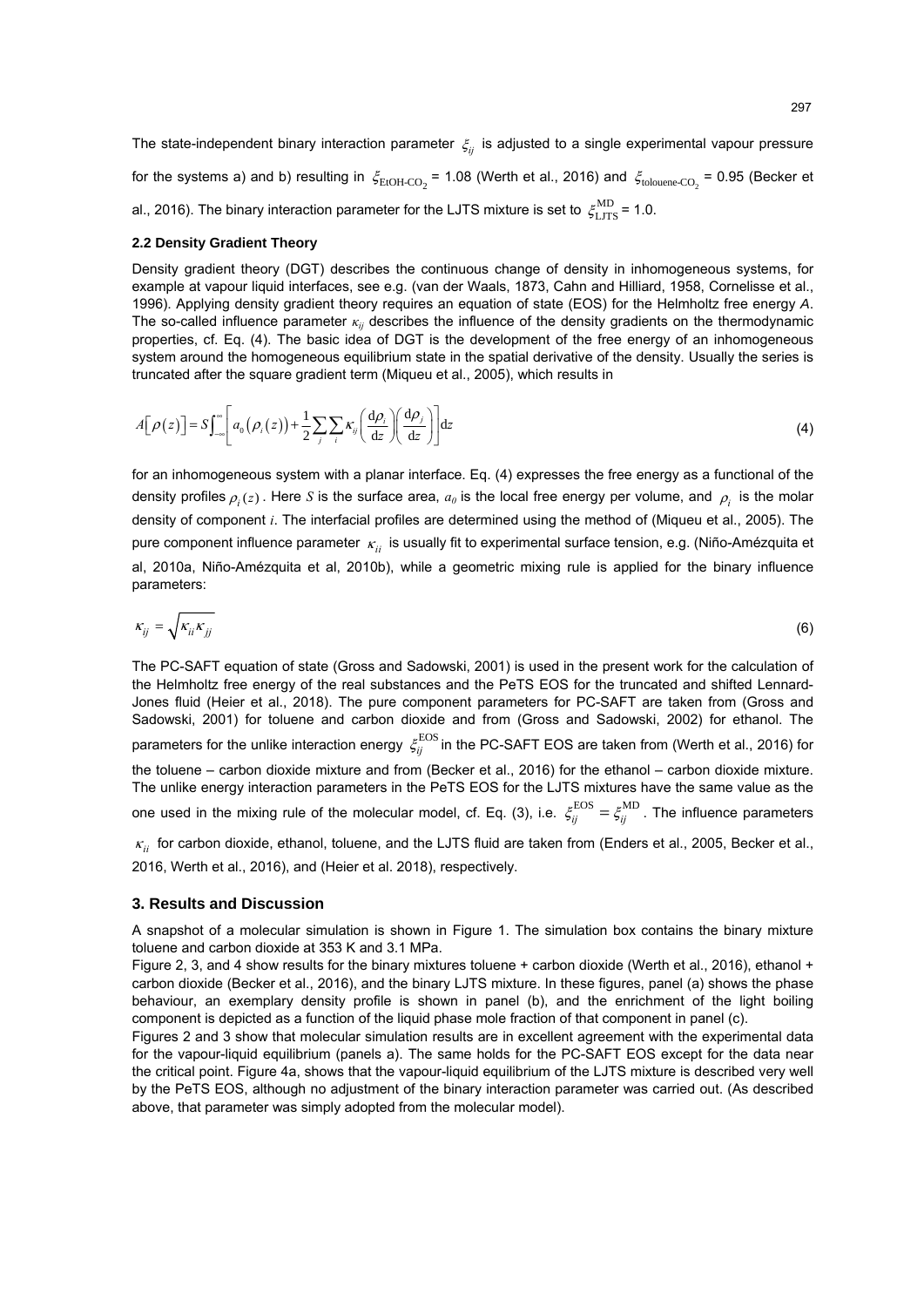

*Figure 1: Snapshot from a molecular simulation of the vapour-liquid equilibrium in the mixture toluene (grey)*  and carbon dioxide (red and grey) at  $T = 353$  K and  $p = 3.1$  MPa.

The density profiles in Figures 2 - 4 (b) reveal that in all studied mixtures a significant enrichment of the light boiling component occurs at the interface. The density profiles predicted by MD and DGT are in good agreement. This is remarkable, as the methods are completely independent. The fact that the peak in the density of the light-boiling component in the interfacial region is slightly broader for MD than for DGT is due to the fluctuations that are present in MD but not in DGT.

The composition dependence of the enrichment of the light boiling component is shown in Figure 2 - 4 (c). In all systems, the highest enrichment is observed for low concentrations of the light boiling component. It is about 2.5 for all systems. The results from MD and DGT agree well, although DGT slightly overestimates the enrichment predicted by MD, which is probably again due to the absence of fluctuations in DGT.



*Figure 2: Results for the system toluene + carbon dioxide at 353 K: (a) Phase behaviour; empty symbols are experimental data (Park et al., 1990, Naidoo et al., 2008, Morris and Donohue 1985, Muhlbauer and Raal 1991, Kim et al., 1986, Walther et al., 1992), full symbols are molecular simulation results, and the solid line is obtained from PC-SAFT. (b) Density profiles for*  $x_{CO2}$  = 0.2 mol/mol: solid lines are obtained from DGT, *symbols are MD results. The black colour corresponds to the total density, blue to the toluene density, and red to carbon dioxide density. (c) Enrichment of carbon dioxide at the interface; solid line corresponds to DGT and symbols to MD results.* 



*Figure 3: Results for the system ethanol + carbon dioxide at 333 K: (a) Phase behaviour; empty symbols are experimental data (Secuianu et al., 2008), full symbols are molecular simulation results, and the solid line is obtained from PC-SAFT. (b) Density profiles for*  $x_{CO2}$  *= 0.3 mol/mol: solid lines are obtained from DGT, symbols are MD results. The black colour corresponds to the total density, blue to the ethanol density, and red to carbon dioxide density. (c) Enrichment of carbon dioxide at the interface; solid line corresponds to DGT and symbols to MD results.*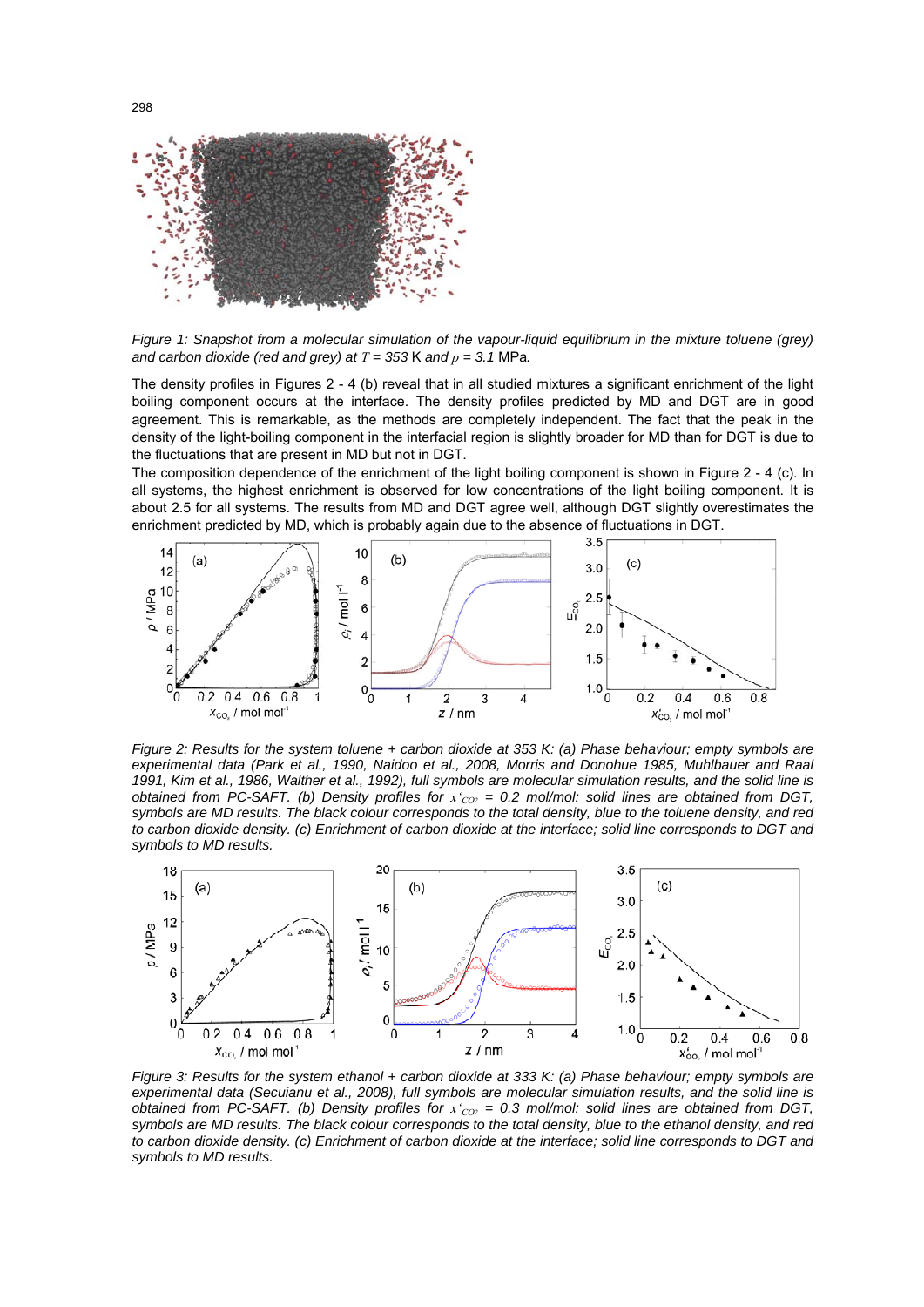

*Figure 4: Results for the binary LJTS mixture at*  $T = 0.7 T_{c1}$ *; (a) Phase behaviour; full symbols are molecular simulation results, and the solid line is obtained from the PeTS EOS. (b) Density profiles for x'2 = 0.04 mol/mol: solid lines are obtained from DGT, symbols are MD results. The black colour corresponds*  to the total density, blue to the component 1 density, and red to the component 2 density. (c) Enrichment of *component 2 at the interface; solid line corresponds to DGT and symbols to MD results.* 

#### **4. Conclusions**

The present study reveals a significant enrichment in mixtures containing carbon dioxide as light boiling component as well as a corresponding LJTS mixture. Molecular simulation and density gradient theory, lead to consistent results for phase equilibria and interfacial behaviour. The enrichment predicted by MD and DGT agrees well for all three investigated mixtures. The results show that enrichment of low boiling components is important at low concentrations of that component in the liquid phase, i.e. for conditions that are typically encountered in absorption. It is a hypothesis for future work, that this influences mass transfer in absorption and should be accounted for explicitly.

#### **Acknowledgments**

The authors gratefully acknowledge funding by the European Research Council (ERC) under the European Union's [Horizon 2020 research and innovation program] (grant agreement No. 694807-ENRICO). The simulations were carried out on the ELWE supercomputer at Regional University Computing Center Kaiserslautern (RHRK) under the grant TUKL-MSWS. The present research was conducted under the auspices of the Boltzmann-Zuse Society of Computational Molecular Engineering (BZS).

#### **References**

Allen M.P., Tildesley D.J., 1987, Computer Simulation of Liquids (Clarendon, Oxford).

Baidakov V.G., Protsenko S.P., 2008, J. Phys. Chem. C, 112, 17231.

- Becker S., Werth S., Horsch M., Langenbach K., Hasse H., 2016, Fluid Phase Equilib., 427, 476.
- Cahn J.W., Hilliard J.E., 1958, J. Chem. Phys., 28, 258.
- Carey B.S., Scriven L.E., Davis H.T., 1980, AIChE J., 26, 705.
- Cornelisse P.M.W., Peters C.J., de Swaan Arons J., 1996, Fluid Phase Equilib., 117, 312.
- Eckelsbach S., Vrabec J., 2015, Phys. Chem. Chem. Phys., 17, 27195.
- Enders S., Kahl H., Winkelmann J., 2005, Fluid Phase Equilib., 228, 511.
- Gross J., Sadowski G., 2001, Ind. Eng. Chem. Res., 40, 1244.
- Gross J., Sadowski G., 2002, Ind. Eng. Chem. Res., 41, 5510.
- Heier M., Stephan S., Jinlu L., Chapman W.G., Hasse H., Langenbach K., 2018, Mol. Phys. (submitted).
- Kim C.-H., Vimalchand P., Donohue M.D., 1986, Fluid Phase Equilib., 31, 299.
- Huang Y.-L., Heilig M., Hasse H., Vrabec J., 2011, AIChE J., 57, 1043.
- Lee D.J., Telo da Gama M.M., Gubbins K.E., 1984, Mol. Phys., 53, 1113.
- Lee D.J., Telo da Gama M.M., Gubbins K.E., 1985, J. Chem. Phys., 89,1514.
- Mejía A., Pàmies J.C., Duque D., Segura H., Vega L.F., 2005, J. Chem. Phys., 123, 034505.
- Merker T., Engin C., Vrabec J., Hasse H., 2010, J. Chem. Phys., 132 234512.
- Miqueu C., Miguez J.M., Pineiro M.M., Latte T., Mendiboure B., 2011 The Journal of Physical Chemistry B, 115, 9618
- Miqueu C., Mendiboure B., Graciaa A., Lachaise J., 2005, Ind. Eng. Chem. Res., 44, 3321.